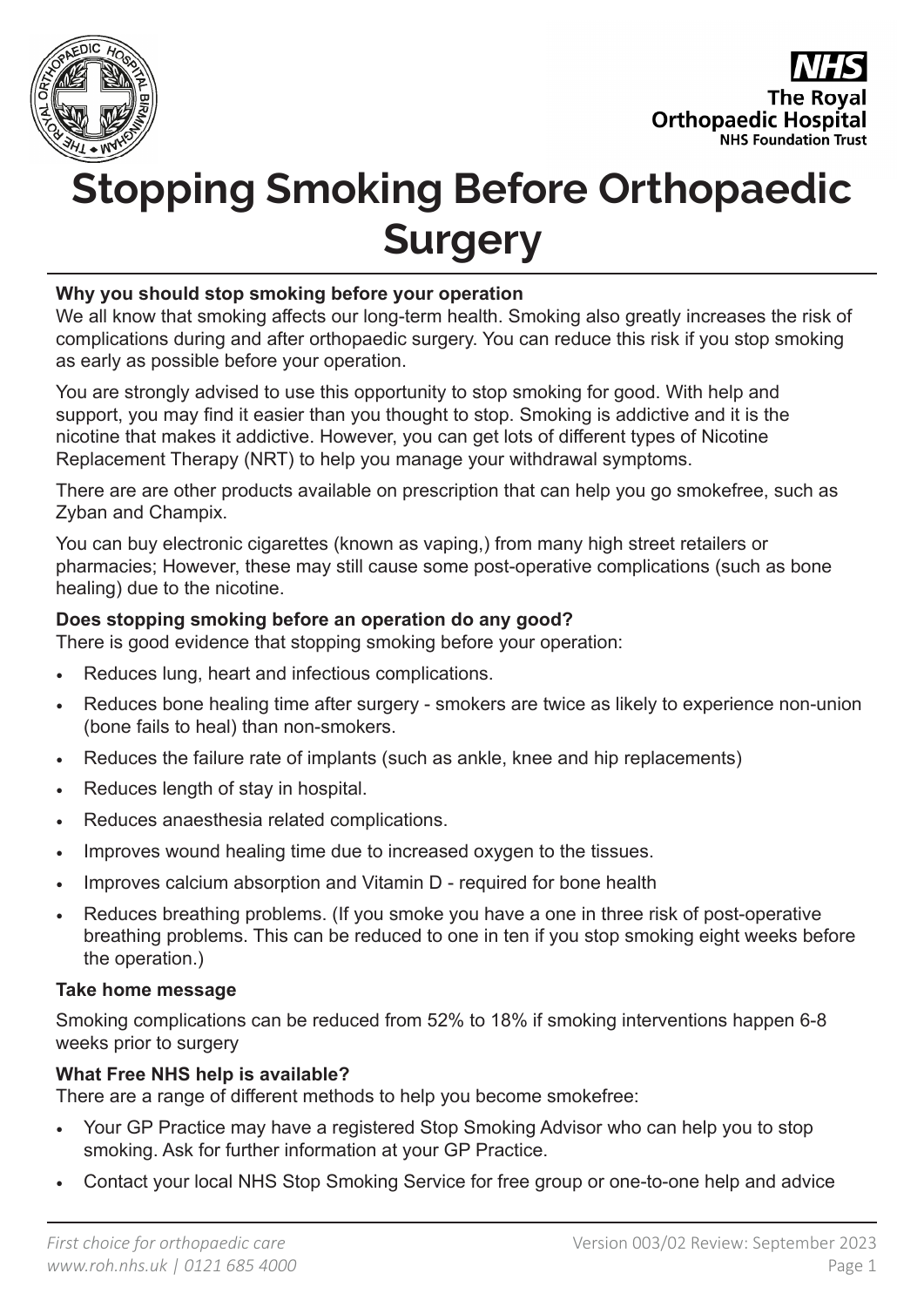



## **Stopping Smoking Before Orthopaedic Surgery**

from trained experts. Let them know that you are going to have an operation so they can give you priority.

- Ask your local Pharmacist if they have a trained Stop Smoking Advisor you can see for free one-to-one help and support.
- The NHS Smoking Helpline and website are always there to give free advice, help and support. For help and support visit www.smokefree.nhs.uk

By stopping smoking you can get back to a normal life faster, saving money, being active with your family and have better health long into the future.

The health benefits of quitting smoking start almost immediately (see below table) and are evidence based.

| 20 mins                | Reduction in blood pressure, pulse rate, and normalisation of temperature of hands and feet                                                                                                                                                                                                                                                                                                                                                      |
|------------------------|--------------------------------------------------------------------------------------------------------------------------------------------------------------------------------------------------------------------------------------------------------------------------------------------------------------------------------------------------------------------------------------------------------------------------------------------------|
| 8 hours                | Nicotine levels in blood have fallen by over 90%.                                                                                                                                                                                                                                                                                                                                                                                                |
| 12-24 hrs              | Normalisation of oxygen (12hrs) and carbon monoxide levels (24 hrs) in the blood.                                                                                                                                                                                                                                                                                                                                                                |
| 48 hours               | Sense of smell and taste is noticeably improved.                                                                                                                                                                                                                                                                                                                                                                                                 |
| 72 hours               | Now 100% nicotine-free. Improvement in breathing.                                                                                                                                                                                                                                                                                                                                                                                                |
| 2 weeks to<br>3 months | Risk of heart attack begins to fall and lungs begin to improve.                                                                                                                                                                                                                                                                                                                                                                                  |
| 3 weeks to<br>3 months | Decrease in respiratory symptoms (cough and breathlessness).                                                                                                                                                                                                                                                                                                                                                                                     |
| 1 year                 | Excess risk of heart attack and stroke decreased to less than half that of a smoker.                                                                                                                                                                                                                                                                                                                                                             |
| 5 to<br>15 years       | Heart attack and Stroke risk has declined to that of a non-smoker                                                                                                                                                                                                                                                                                                                                                                                |
| 10 years               | Risk of being diagnosed with lung cancer decreases to between 30% and 50% of that for a<br>continuing smoker. Risk of death from lung cancer has declined by almost half for an average<br>smoker (one pack per day).<br>Risk of pancreatic cancer has declined to that of a non-smoker, while risk of cancer of the<br>mouth, throat and oesophagus has also declined. Risk of developing diabetes is now similar<br>to that of a never smoker. |
| 13 years               | Risk of smoking-induced tooth loss has declined to that of a non-smoker.                                                                                                                                                                                                                                                                                                                                                                         |
| 15 years               | Risk of heart attacks is now that of a person who has never smoked.                                                                                                                                                                                                                                                                                                                                                                              |
| 20 years               | Excess risk of death from all smoking related causes, including lung disease and cancer,<br>has now reduced to that of a never smoker. Risk of pancreatic cancer reduced to that of a<br>never-smoker                                                                                                                                                                                                                                            |

## **Other benefits of stopping smoking include:**

- Protecting the health of family and contacts by reducing their exposure to second-hand smoke.
- Increasing life expectancy. Smoking can shorten life expectancy by over 10 years.
- Reduce risk in children from bronchitis, pneumonia, asthma attacks, meningitis and ear infections.